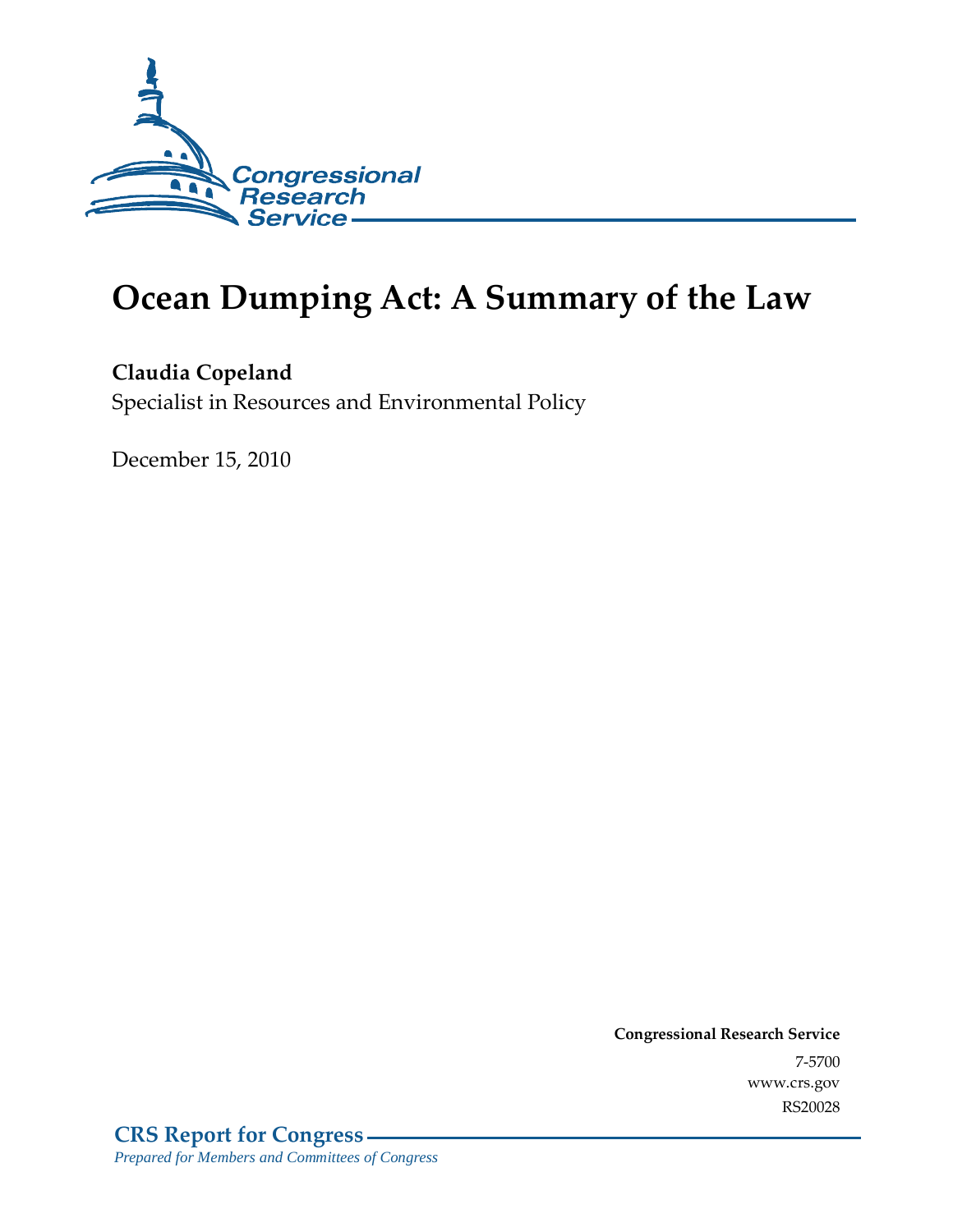## **Summary**

The Marine Protection, Research, and Sanctuaries Act has two basic aims: to regulate intentional ocean disposal of materials, and to authorize related research. Permit and enforcement provisions of the law are often referred to as the Ocean Dumping Act. The basic provisions of the act have remained virtually unchanged since 1972, when it was enacted to establish a comprehensive waste management system to regulate disposal or dumping of all materials into marine waters that are within U.S. jurisdiction, although a number of new authorities have been added. This report presents a summary of the law.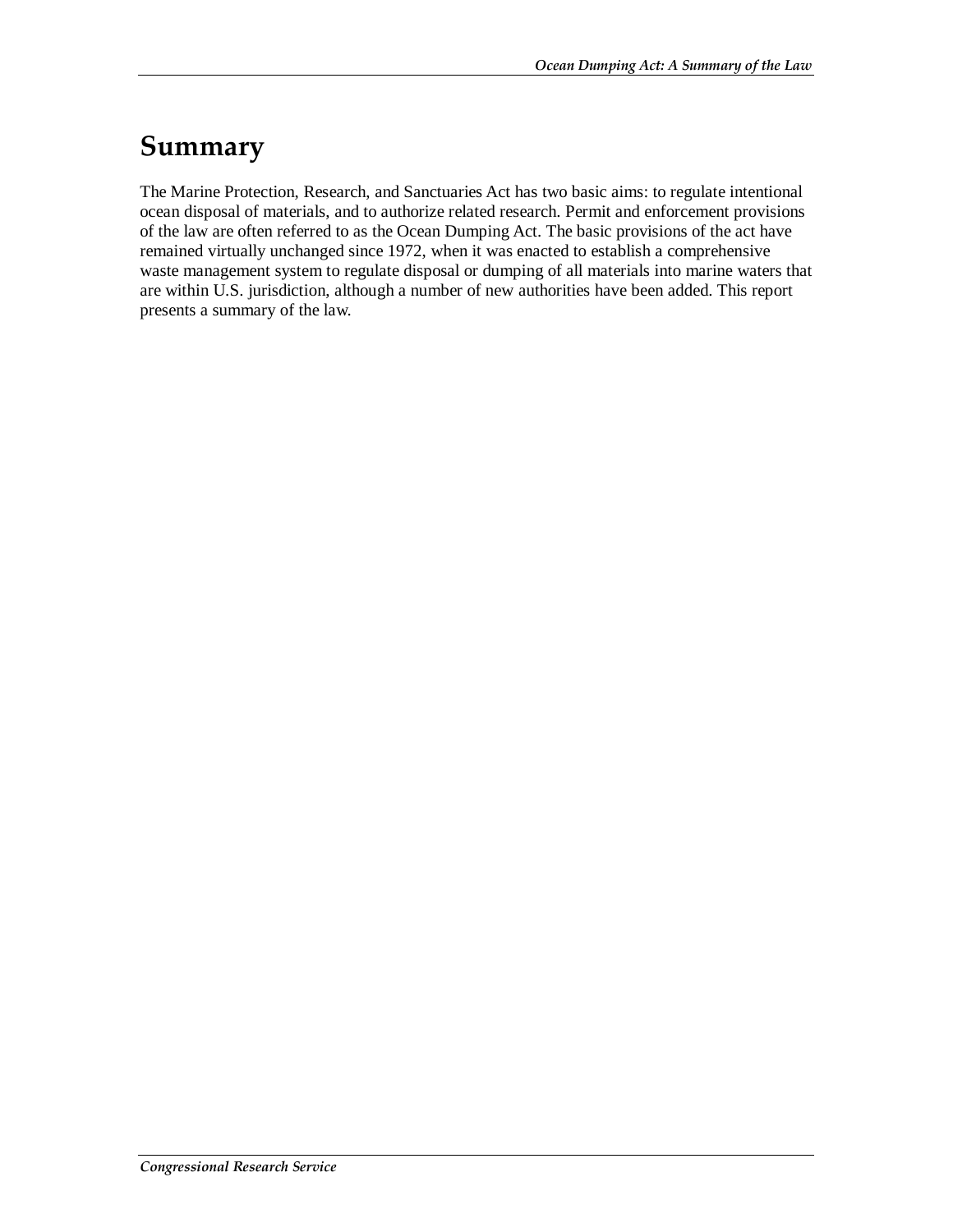## Contents

### **Tables**

| Table 2. Major U.S. Code Sections of the Marine Protection, Research, and Sanctuaries |  |
|---------------------------------------------------------------------------------------|--|
|                                                                                       |  |

### Contacts

|--|--|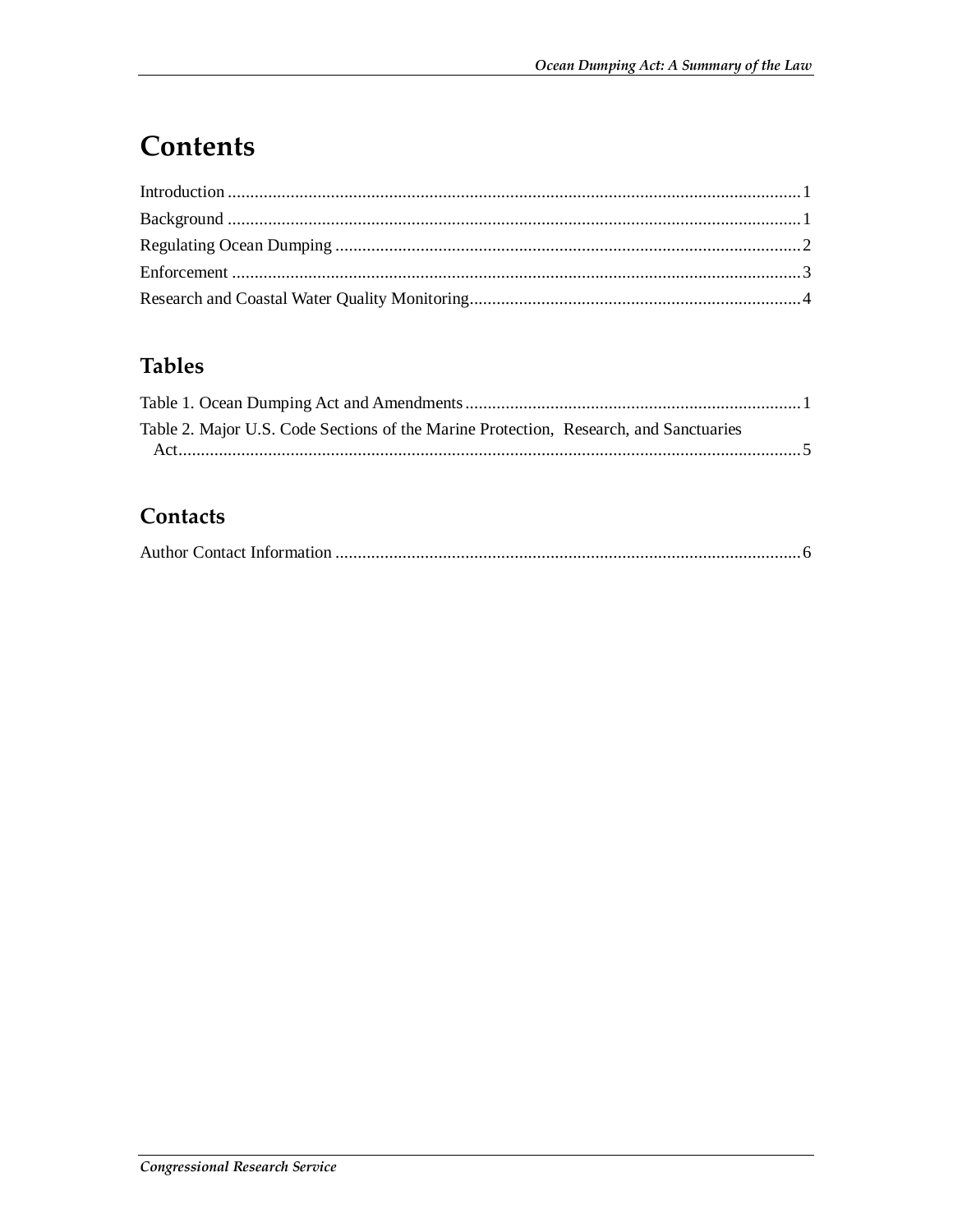## **Introduction**

The Marine Protection, Research, and Sanctuaries Act of 1972 (MPRSA, P.L. 92-532) has two basic aims: to regulate intentional ocean disposal of materials, and to authorize related research. Title I of the act, which is often referred to as the Ocean Dumping Act, contains permit and enforcement provisions for ocean dumping. Research provisions are contained in Title II; Title IV authorizes a regional marine research program; and Title V addresses coastal water quality monitoring. The third title of the MPRSA, which authorizes the establishment of marine sanctuaries, is not addressed here.

This report presents a summary of the law, describing the essence of the statute. It is an excerpt from a larger document, CRS Report RL30798, *Environmental Laws: Summaries of Major Statutes Administered by the Environmental Protection Agency*. Descriptions of many details and secondary provisions are omitted here, and even some major components are only briefly mentioned. Further, this report describes the statute without discussing its implementation. **Table 1** shows the original enactment and subsequent amendments. **Table 2**, at the end of this report, cites the major U.S. Code sections of the codified statute.

| Year | Act                                                       | <b>Public Law Number</b>        |
|------|-----------------------------------------------------------|---------------------------------|
| 1972 | Marine Protection, Research, and Sanctuaries Act          | P.L. 92-532                     |
| 1974 | London Dumping Convention Implementation                  | P.L. 93-254                     |
| 1977 | Authorization of appropriations                           | P.L. 95-153                     |
| 1980 | Authorization of appropriations                           | P.L. 96-381                     |
| 1980 | Authorization of appropriations                           | P.L. 96-572                     |
| 1982 | Surface Transportation Assistance Act                     | P.L. 97-424                     |
| 1986 | <b>Budget Reconciliation</b>                              | P.L. 99-272, §§6061-6065        |
| 1986 | Water Resources Development Act                           | P.L. 99-662, \$\$211, 728, 1172 |
| 1987 | Water Quality Act of 1987                                 | P.L. 100-4, §508                |
| 1988 | Ocean dumping research amendments                         | P.L. 100-627, title I           |
| 1988 | Ocean Dumping Ban Act                                     | P.L. 100-688, title I           |
| 1988 | U.S. Public Vessel Medical Waste Anti-Dumping Act of 1988 | P.L. 100-688, title III         |
| 1990 | Regional marine research centers                          | P.L. 101-593, title III         |
| 1992 | National Coastal Monitoring Act                           | P.L. 102-567, title V           |
| 1992 | Water Resources Development Act                           | P.L. 102-580, §§504-510         |

#### **Table 1. Ocean Dumping Act and Amendments**

(codified as 33 U.S.C. 1401-1445, 16 U.S.C. 1431-1447f, 33 U.S.C. 2801-2805)

## **Background**

The nature of marine pollution requires that it be regulated internationally, since once a pollutant enters marine waters, it knows no boundary. Thus, a series of regional treaties and conventions pertaining to local marine pollution problems and more comprehensive international conventions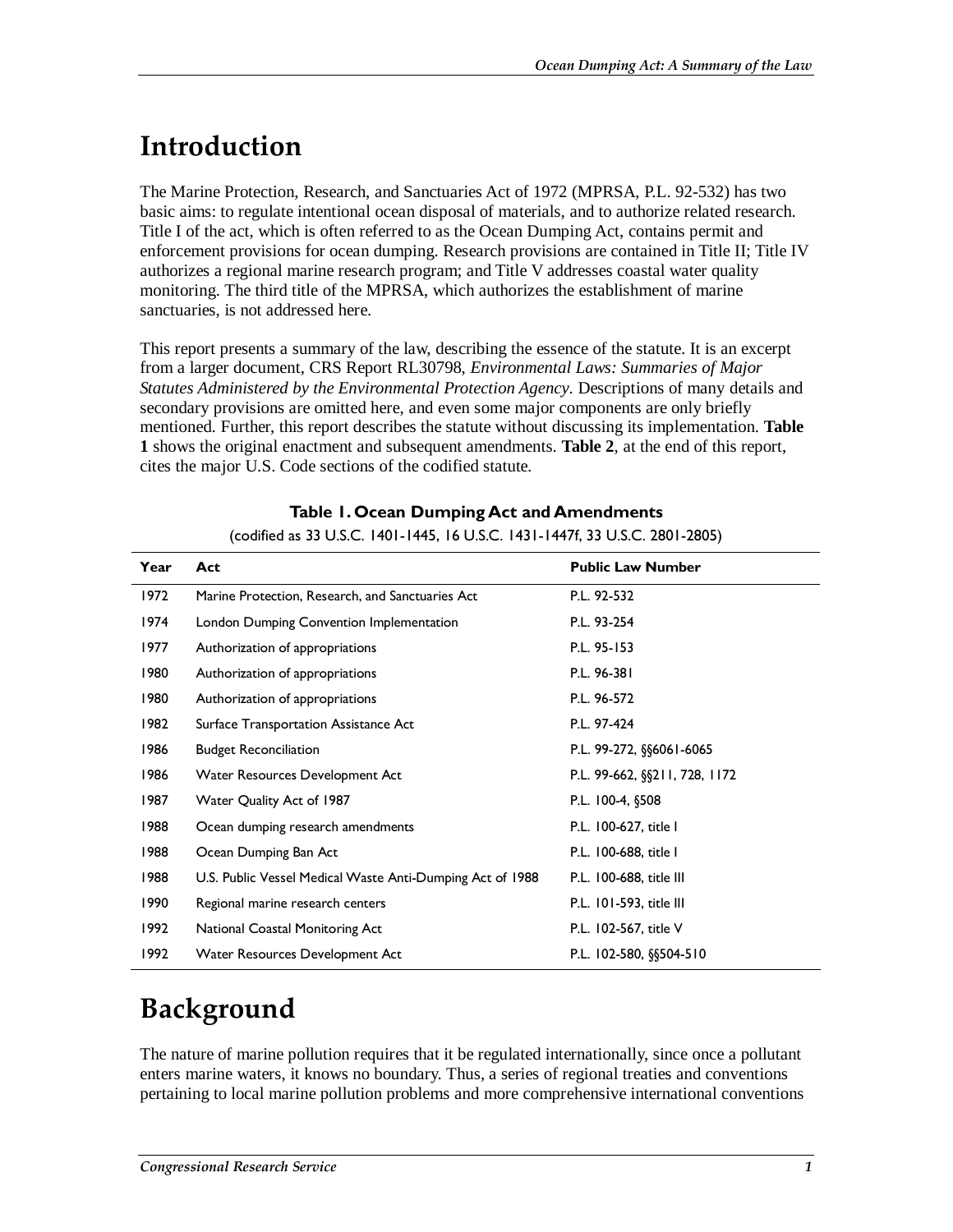providing uniform standards to control worldwide marine pollution has evolved over the last 35 years.

At the same time that key international protocols were being adopted and ratified by countries worldwide (in the early 1970s), the United States enacted the MPRSA to regulate disposal of wastes in marine waters that are within U.S. jurisdiction. It utilizes a comprehensive and uniform waste management system to regulate disposal or dumping of all materials into ocean waters. Prior to 1972, U.S. marine waters had been used extensively as a convenient alternative to landbased sites for the disposal of various wastes such as sewage sludge, industrial wastes, and pipeline discharges and runoff.

The basic provisions of the act have remained virtually unchanged since 1972, but many new authorities have been added. These newer parts include (1) research responsibilities for the Environmental Protection Agency (EPA); (2) specific direction that EPA phase out the disposal of "harmful" sewage sludges and industrial wastes; (3) a ban on the ocean disposal of sewage sludge and industrial wastes by December 31, 1991; (4) inclusion of Long Island Sound within the purview of the act; and (5) inclusion of medical waste provisions. Authorizations for appropriations to support provisions of the law expired at the end of FY1997 (September 30, 1997). Authorities did not lapse, however, and Congress has continued to appropriate funds to carry out the act.

Four federal agencies have responsibilities under the Ocean Dumping Act: EPA, the U.S. Army Corps of Engineers, the National Oceanic and Atmospheric Administration (NOAA), and the Coast Guard. EPA has primary authority for regulating ocean disposal of all substances except dredged spoils, which are under the authority of the Corps of Engineers. NOAA is responsible for long-range research on the effects of human-induced changes to the marine environment, while EPA is authorized to carry out research and demonstration activities related to phasing out sewage sludge and industrial waste dumping. The Coast Guard is charged with maintaining surveillance of ocean dumping.

## **Regulating Ocean Dumping**

Title I of the MPRSA prohibits all ocean dumping, except that allowed by permits, in any ocean waters under U.S. jurisdiction, by any U.S. vessel, or by any vessel sailing from a U.S. port. Certain materials, such as high-level radioactive waste, chemical and biological warfare agents, medical waste, sewage sludge, and industrial waste, may not be dumped in the ocean. Permits for dumping of other materials, except dredge spoils, can be issued by the EPA after notice and opportunity for public hearings where the Administrator determines that such dumping will not unreasonably degrade or endanger human health, welfare, the marine environment, ecological systems, or economic potentialities. The law regulates ocean dumping within the area extending 12 nautical miles seaward from the U.S. baseline and regulates transport of material by U.S. flagged vessels for dumping into ocean waters. EPA designates sites for ocean dumping and specifies in each permit where the material is to be disposed. EPA prepares an annual report of ocean dumping permits for material other than dredged material (although the most recent report was issued in 2006). $<sup>1</sup>$ </sup>

1

<sup>&</sup>lt;sup>1</sup> See http://www.epa.gov/owow/oceans/regulatory/dumpdredged/annualreport.html.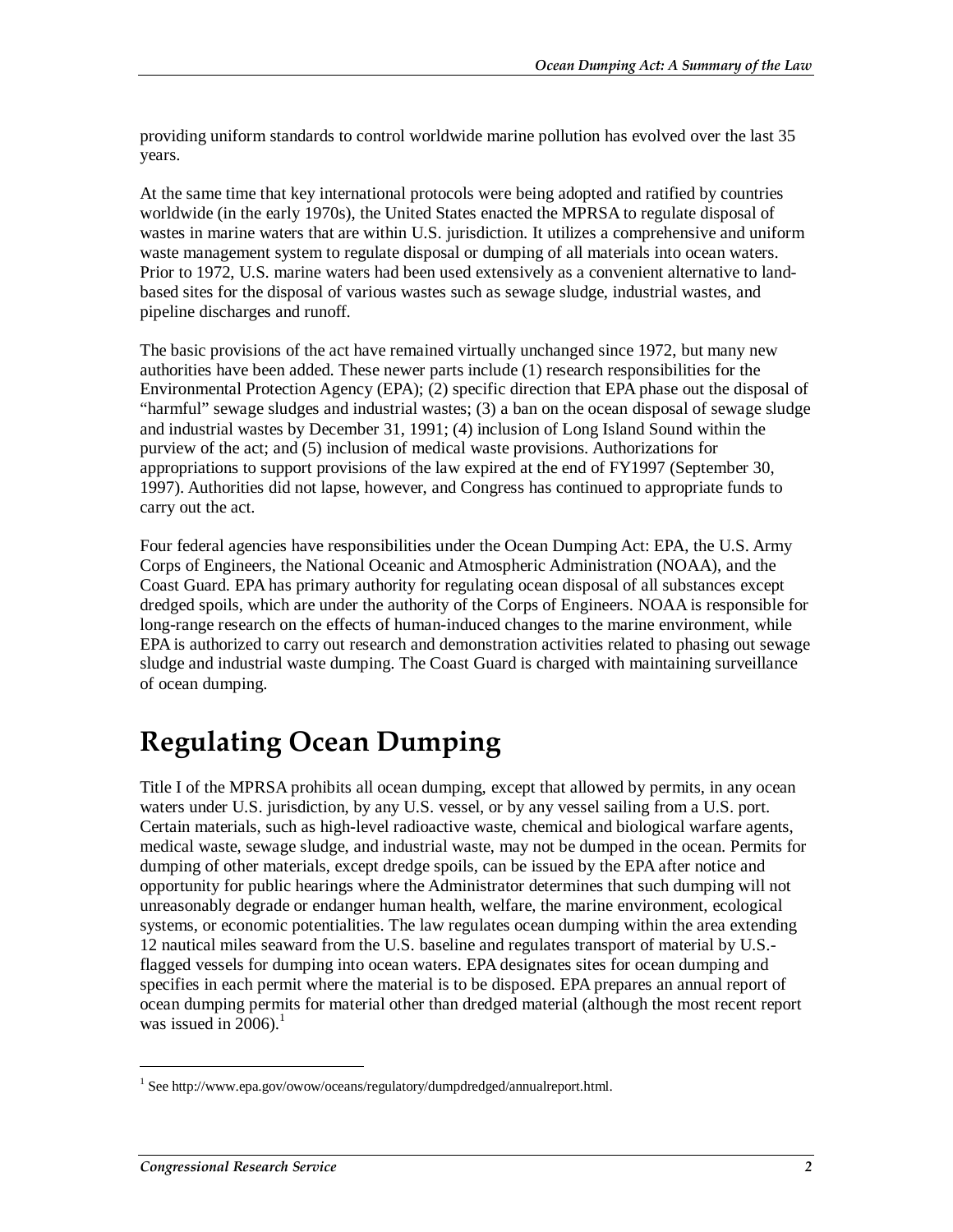In 1977, Congress amended the act to require that dumping of municipal sewage sludge or industrial wastes that unreasonably degrade the environment cease by December 1981. (However, that deadline was not achieved, and amendments passed in 1988 extended the deadline to December 1991.) In 1986, Congress directed that ocean disposal of all wastes cease at the traditional 12-mile site off the New York/New Jersey coast (that is, it barred issuance of permits at the 12-mile site) and directed that disposal be moved to a new site 106 miles offshore. In 1988, Congress enacted several laws amending the Ocean Dumping Act, with particular emphasis on phasing out sewage sludge and industrial waste disposal in the ocean, which continued despite earlier legislative efforts.

In 1992, Congress amended the act to permit states to adopt ocean dumping standards more stringent than federal standards and to require that permits conform with long-term management plans for designated dumpsites, to ensure that permitted activities are consistent with expected uses of the site.

Virtually all ocean dumping that occurs today is dredged material, sediments removed from the bottom of waterbodies in order to maintain navigation channels and port berthing areas. Other materials that are dumped include vessels, fish wastes, and human remains. The Corps of Engineers issues permits for ocean dumping of dredged material, the bulk of which results from maintenance dredging by the Corps itself or its contractors. According to data compiled by the Corps, each year an average of 70 million cubic yards of dredged sediment material is disposed of in the ocean at designated sites.<sup>2</sup> Before sediments can be permitted to be dumped in the ocean, they are evaluated to ensure that the dumping will not cause significant harmful effects to human health or the marine environment. EPA is responsible for developing criteria to ensure that the ocean disposal of dredge spoils does not cause environmental harm. Permits for ocean disposal of dredged material are to be based on the same criteria utilized by EPA under other provisions of the act, and to the extent possible, EPA-recommended dumping sites are used. Where the only feasible disposition of dredged material would violate the dumping criteria, the Corps can request an EPA waiver. Amendments enacted in 1992 expanded EPA's role in permitting of dredged material by authorizing EPA to impose permit conditions or even deny a permit, if necessary to prevent environmental harm.

Permits issued under the Ocean Dumping Act specify the type of material to be disposed, the amount to be transported for dumping, the location of the dumpsite, the length of time the permit is valid, and special provisions for surveillance. The EPA Administrator can require a permit applicant to provide information necessary for the review and evaluation of the application.

### **Enforcement**

The act authorizes EPA to assess civil penalties of not more than \$50,000 for each violation of a permit or permit requirement, taking into account such factors as gravity of the violation, prior violations, and demonstrations of good faith; however, no penalty can be assessed until after notice and opportunity for a hearing. Criminal penalties (including seizure and forfeiture of vessels) for knowing violations of the act also are authorized. In addition, the act authorizes penalties for ocean dumping of medical wastes (civil penalties up to \$125,000 for each violation and criminal penalties up to \$250,000, five years in prison, or both). The Coast Guard is directed

1

<sup>2</sup> See http://el.erdc.usace.army.mil/odd/default.htm.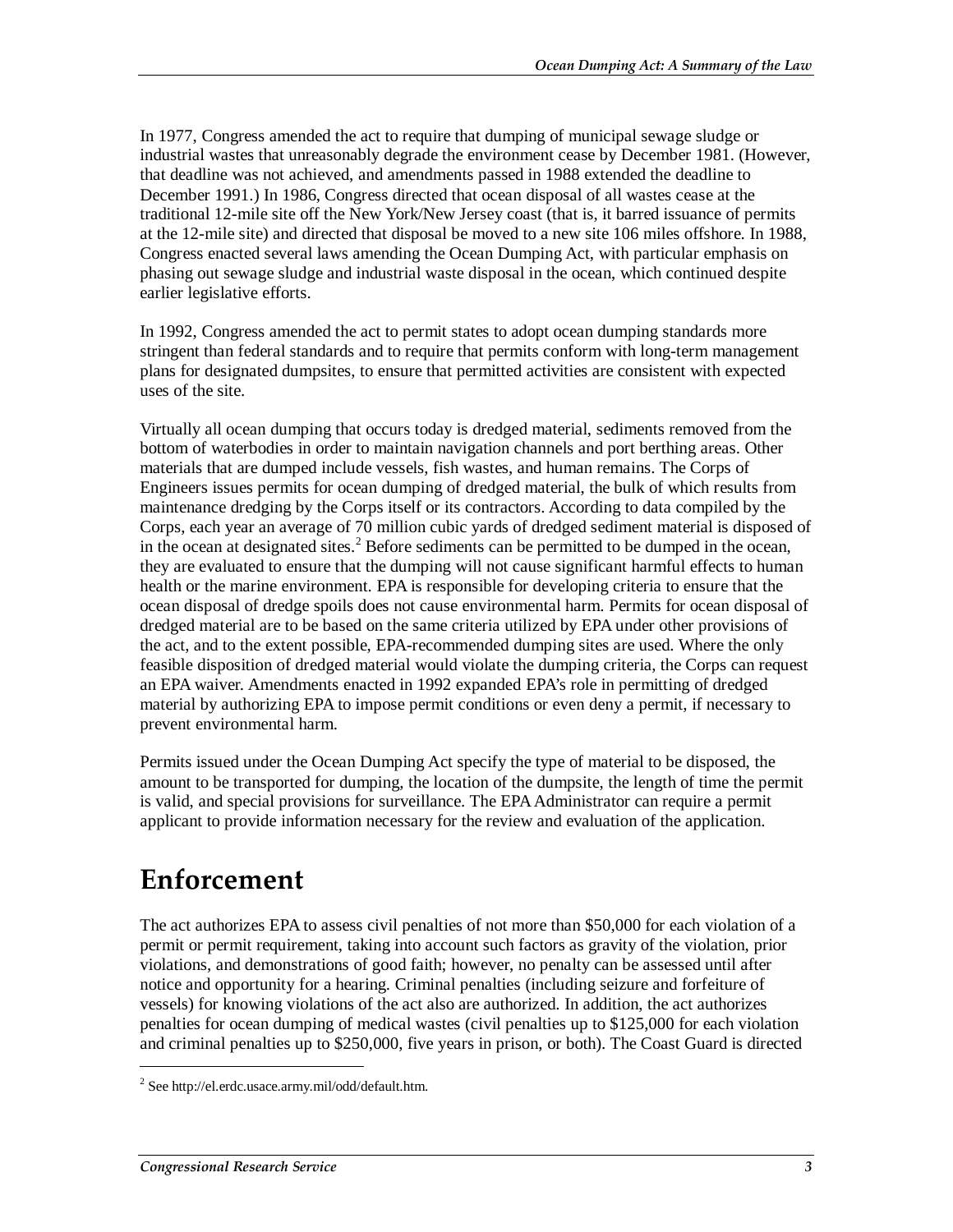to conduct surveillance and other appropriate enforcement activities to prevent unlawful transportation of material for dumping, or unlawful dumping. Like many other federal environmental laws, the Ocean Dumping Act allows individuals to bring a citizen suit in U.S. district court against any person, including the United States, for violation of a permit or other prohibition, limitation, or criterion issued under Title I of the act.

In conjunction with the Ocean Dumping Act, the Clean Water Act (CWA) regulates all discharges into navigable waters including the territorial seas. Although these two laws overlap in their coverage of dumping from vessels within the territorial seas, any question of conflict is essentially moot because EPA has promulgated a uniform set of standards (40 CFR Parts 220- 229). The Ocean Dumping Act preempts the CWA in coastal waters or open oceans, and the CWA controls in estuaries. States are permitted to regulate ocean dumping in waters within their jurisdiction under certain circumstances.

The Ocean Dumping Act also requires the EPA Administrator, to the extent possible, to apply the standards and criteria binding upon the United States that are stated in the 1972 Convention on the Prevention of Marine Pollution by Dumping of Wastes and Other Matters (known as the London Dumping Convention). This convention, signed by more than 85 countries, includes annexes that prohibit the dumping of mercury, cadmium and other substances such as DDT and PCBs, solid wastes and persistent plastics, oil, high-level radioactive wastes, and chemical and biological warfare agents; and requires special permits for other heavy metals, cyanides and fluorides, and medium- and low-level radioactive wastes.

### **Research and Coastal Water Quality Monitoring**

Title II of the MPRSA authorizes two types of research: general research on ocean resources, under the jurisdiction of NOAA; and EPA research related to phasing out ocean disposal activities.

NOAA is directed to carry out a comprehensive, long-term research program on the effects not only of ocean dumping, but also of pollution, overfishing, and other human-induced changes on the marine ecosystem. Additionally, NOAA assesses damages from spills of petroleum and petroleum products.

EPA's research role includes "research, investigations, experiments, training, demonstrations, surveys, and studies" to minimize or end the dumping of sewage sludge and industrial wastes, along with research on alternatives to ocean disposal. Amendments in 1980 required EPA to study technological options for removing heavy metals and certain organic materials from New York City's sewage sludge.

Title IV of the MPRSA established nine regional marine research boards for the purpose of developing comprehensive marine research plans, considering water quality and ecosystem conditions and research and monitoring priorities and objectives in each region. The plans, after approval by NOAA and EPA, are to guide NOAA in awarding research grant funds under this title of the act.

Title V of the MPRSA established a national coastal water quality monitoring program. It directs EPA and NOAA jointly to implement a long-term program to collect and analyze scientific data on the environmental quality of coastal ecosystems, including ambient water quality, health and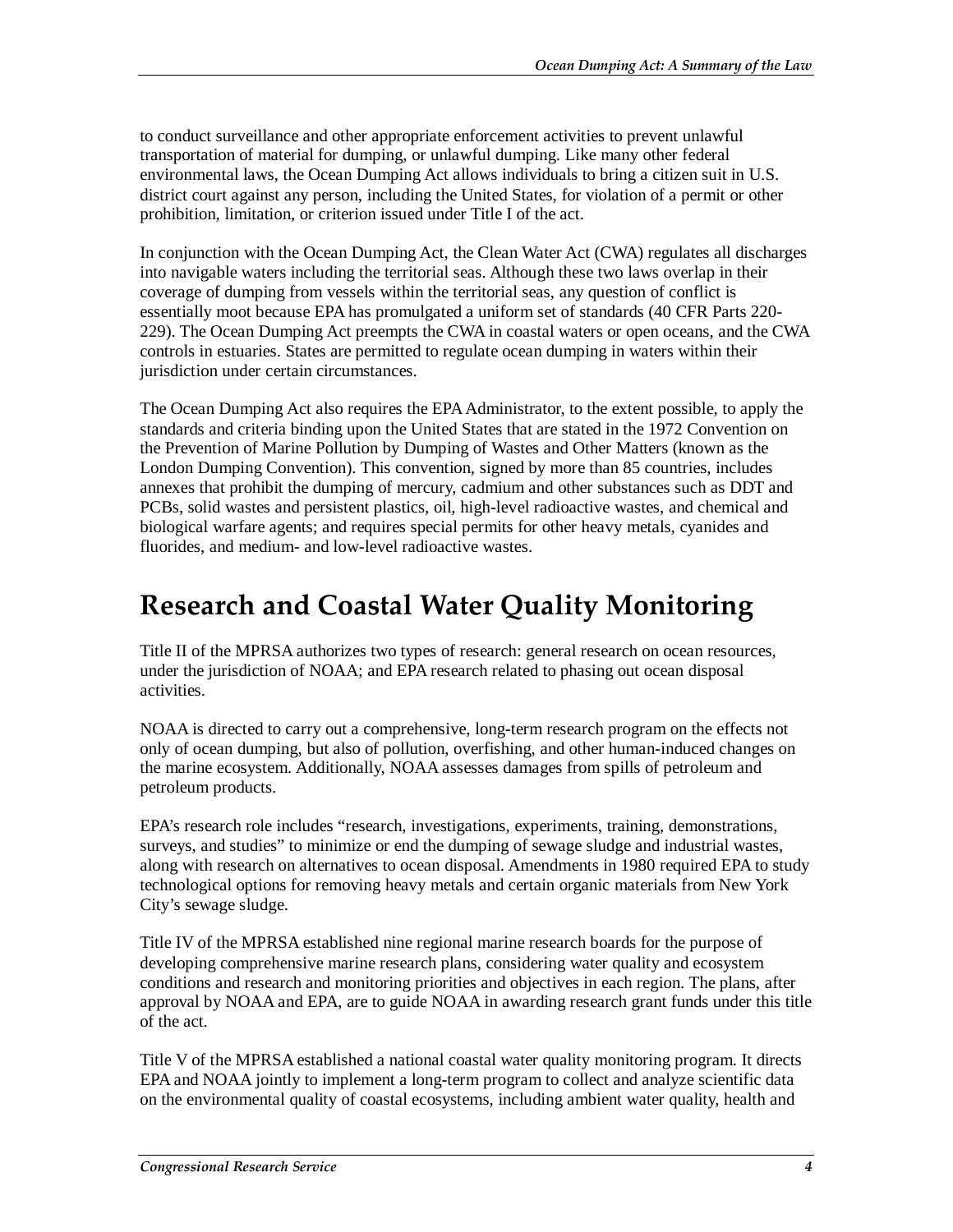quality of living resources, sources of environmental degradation, and data on trends. Results of these activities (including intensive monitoring of key coastal waters) are intended to provide information necessary to design and implement effective programs under the Clean Water Act and Coastal Zone Management Act.

#### **Table 2. Major U.S. Code Sections of the Marine Protection, Research, and Sanctuaries Act**

|            | <b>Section Title</b>                                                   | <b>Ocean Dumping Act</b> |
|------------|------------------------------------------------------------------------|--------------------------|
| 33 U.S.C.  |                                                                        |                          |
| 1401       | Congressional findings, declaration of policy                          | Sec. $2$                 |
| 40         | Definitions                                                            | Sec. $3$                 |
| Title I -  | Permit Program                                                         |                          |
| 4          | Prohibited acts                                                        | Sec. 101                 |
| 1412       | <b>Environmental Protection Agency permits</b>                         | Sec. 102                 |
| 4 3        | Corps of Engineers permits                                             | Sec. 103                 |
| 4 4        | Permit conditions                                                      | Sec. 104                 |
| 1414a      | Special provisions regarding certain dumping sites                     | Sec. 104A                |
| 1414b      | Ocean dumping of sewage sludge and industrial waste                    | Sec. 104B                |
| 1414c      | Prohibition on disposal of sewage sludge at landfills on Staten Island | Sec. 104C                |
| 1415       | <b>Penalties</b>                                                       | Sec. 105                 |
| 1416       | Relationship to other laws                                             | Sec. 106                 |
| 4 7        | Enforcement                                                            | Sec. 107                 |
| 1418       | Regulations                                                            | Sec. 108                 |
| 1419       | International cooperation                                              | Sec. 109                 |
| 1420       | Authorization of appropriations                                        | Sec. III                 |
| 42         | Annual report to Congress                                              | Sec. $112$               |
| Title II - | Research Programs                                                      |                          |
| 1441       | Monitoring and research programs                                       | Sec. 201                 |
| 1442       | Research on long-term effects                                          | Sec. 202                 |
| 1443       | Research program - ocean dumping and other methods                     | Sec. 203                 |
| 1444       | Annual reports                                                         | Sec. 204                 |
| 1445       | Authorization of appropriations                                        | Sec. 205                 |
| Title III  | <b>Marine Sanctuaries</b>                                              |                          |

(codified as 33 U.S.C. 1401-1445, 16 U.S.C. 1431-1447f, 33 U.S.C. 2801-2805)